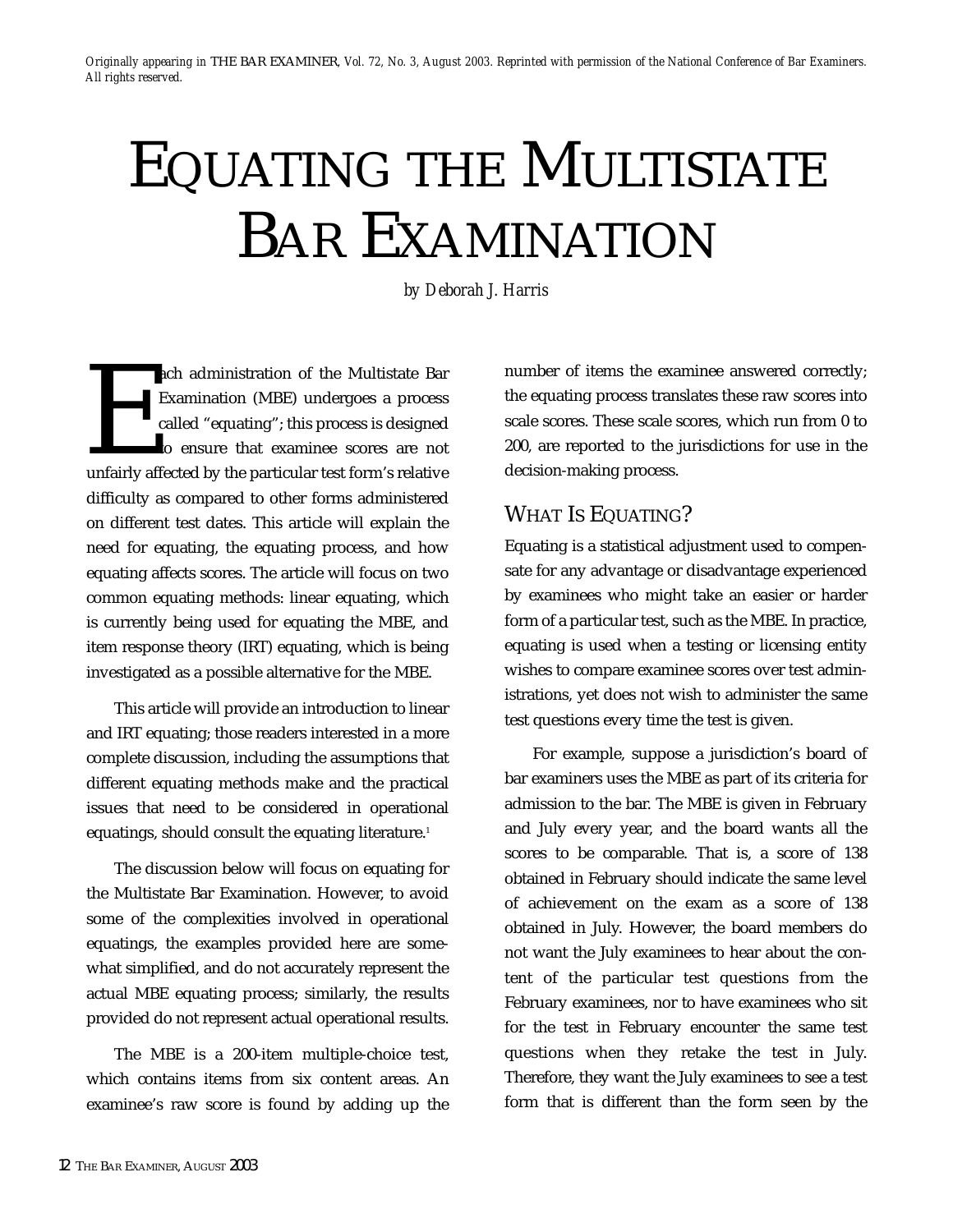February examinees, i.e., the July questions should be different from those on the February test. Because the test questions will be different on any two forms, there will virtually always be differences in the difficulty level across the forms. This happens despite the test developers' following careful test development procedures and building the test to conform to rigid test content and statistical specifications; it is virtually impossible to create two forms of a test that are identical in difficulty for all examinees.

Equating is a statistical adjustment that seeks to compensate for that small difference in difficulty; the aim is for no examinee to receive an advantage, or

disadvantage, because of the particular test form taken. If the equating process is successful, an examinee should receive the same reported (equated) scale score regardless of which form is administered. Therefore, if the July 2002 MBE examinees on average score higher, after equating, than the February 2002 examinees, it should be because the examinees who test in July

are more able or better prepared, and not because the July test form is easier than the February form.

#### COMMON ITEM EQUATING

In equating, the intent is to make adjustments for small differences in the overall difficulty of two forms of the same test. Both linear and IRT methods of equating may use an embedded common item design for collecting data. Under this design, the two forms of a test administered to two different groups of examinees contain, within the larger sets of items, an identical set of questions, the so-called "common items." The performance of the two groups on these common questions is compared to determine the

IF TWO FORMS OF THE SAME TEST WERE ADMINISTERED TO A SIN-GLE GROUP OF EXAMINEES, IT WOULD BE RELATIVELY TRIVIAL TO DETERMINE WHICH FORM WAS EASIER BY SIMPLY COMPAR-ING THE GROUP'S AVERAGE SCORES FOR THE TWO FORMS. . . .

difference in ability between the two groups, and the performance of each group on the common items and the unique items is used to estimate the difference in difficulty between the two forms.

If two forms of the same test were administered test to a single group of examinees, it would be relatively trivial to determine which form was easier by simply comparing the group's average scores for the two forms, with the form having the higher average score being judged to be the easier form. However, administering two test forms to the same group of examinees is difficult to do in practice because of security, fatigue, motivation, and other

> practical issues. Therefore, comparisons must generally be made between separate administrations of an examination, and the relative difficulty of the test forms will make a difference in those comparisons.

> Let's say for example, that a high school French teacher decided to give two exams to her students. On one exam, the students

who took the test answered 80 percent of the questions correctly, on average; on the other exam, the average score was 60 percent. Based on these numbers, one might think that the second exam was a more difficult exam. But if you know that the first exam was given to a third-year French class and the second exam was given to a first-year class, your perception of the relative difficulty of the exams might change.

In common item equating, one group of examinees is administered one form of a test, including a particular subset of items; a second group of examinees takes a second test form that includes the same subset of items. The common items are used to adjust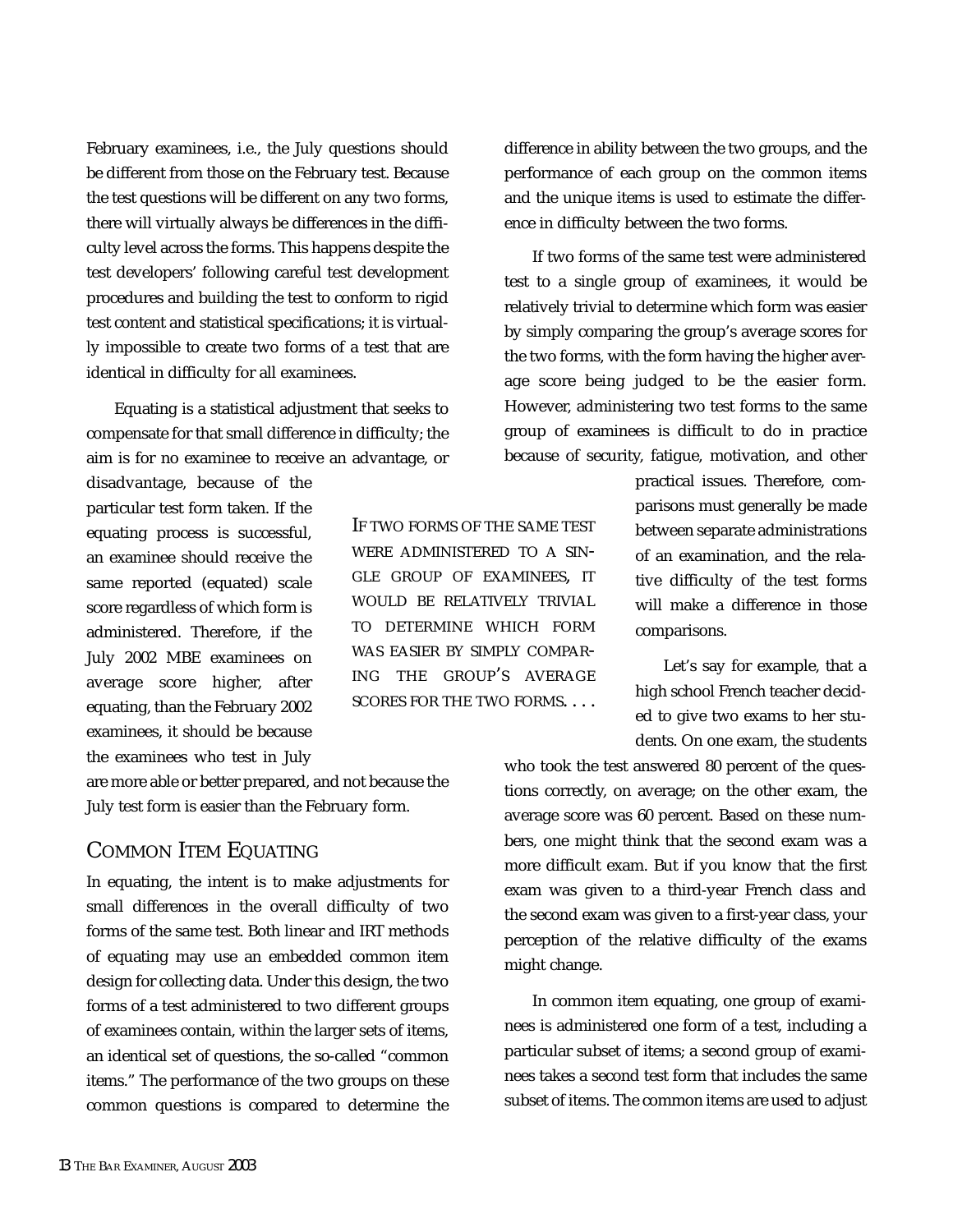for differences in ability between the two groups of examinees. The set of common items included in both forms represents a "mini test" in terms of content and statistical properties. The scores of the two groups of examinees on the common items are used to adjust for differences between the two groups of examinees, as explained below.

If the two groups did equally well on the common items (and the common items are indeed a "mini test"), then any differences in the groups' average raw scores on the two forms should be due to differences in the difficulty levels of the two forms. For example, if the two groups did equally well on the common items and if Group A did better on Form A than Group B did on Form B, then Form A would be considered easier overall than Form B. If the group that took Form A did better on the common

Form B, and if Group A did proportionally better on the test overall, it suggests that the two forms have the same difficulty. If Group A did better than would be expected on Form A relative to Group B's performance on Form B, then Form A would be determined to be easier overall than Form B and vice versa. The use of common items allows a compari-

items than the group that took

son of the abilities of the two groups on identical items. Once the group factor is accounted for, the form difficulty difference can be determined, and the appropriate statistical adjustment to raw scores can be made to ensure that the reported scale scores for both forms are equivalent. Statistical equating procedures are designed to make these kinds of adjustments, so that the scale scores have the same meaning regardless of which test form an examinee took.

For MBE scores, a candidate's reported score of 138 tells a board what it needs to know about the candidate's performance; it is not necessary to also know the particular test form the candidate took, because equating ensures that a score of 138 represents the same level of achievement over time regardless of the particular form taken.

#### LINEAR EQUATING METHODS

All equating methods make statistical adjustments to raw scores to compensate for small differences in form difficulty. These adjustments can range from a simple adjustment, where the same number of points is added to or subtracted from each raw score, to more complicated methods, where the amount of the adjustment, and even the direction of the adjustment, can differ for different raw scores.

> MBE equating is currently done using common item linear methods. There are several linear equating methods, which differ in the assumptions they make in order to obtain the appropriate adjustments to raw scores. Rather than adjusting all scores on the new form by adding or subtracting the same number of points, linear equating allows for different adjustments to be made

throughout the scale, though only in a linear fashion. Assume that a July form of the MBE is to be equated to a previous form of the test. Basically, raw scores on the July form are equated to raw scores on the previous form, typically resulting in non-integer raw scores (e.g., a raw score of 80 on the July form might be equivalent to a raw score of 80.976 on the previous form); these equated raw scores are then converted to reported scale scores, using the raw-to-scale score

FOR MBE SCORES, A CANDI-DATE'S REPORTED SCORE . . . TELLS A BOARD WHAT IT NEEDS TO KNOW ABOUT THE CANDI-DATE'S PERFORMANCE; IT IS NOT NECESSARY TO ALSO KNOW THE PARTICULAR TEST FORM THE CANDIDATE TOOK . . . .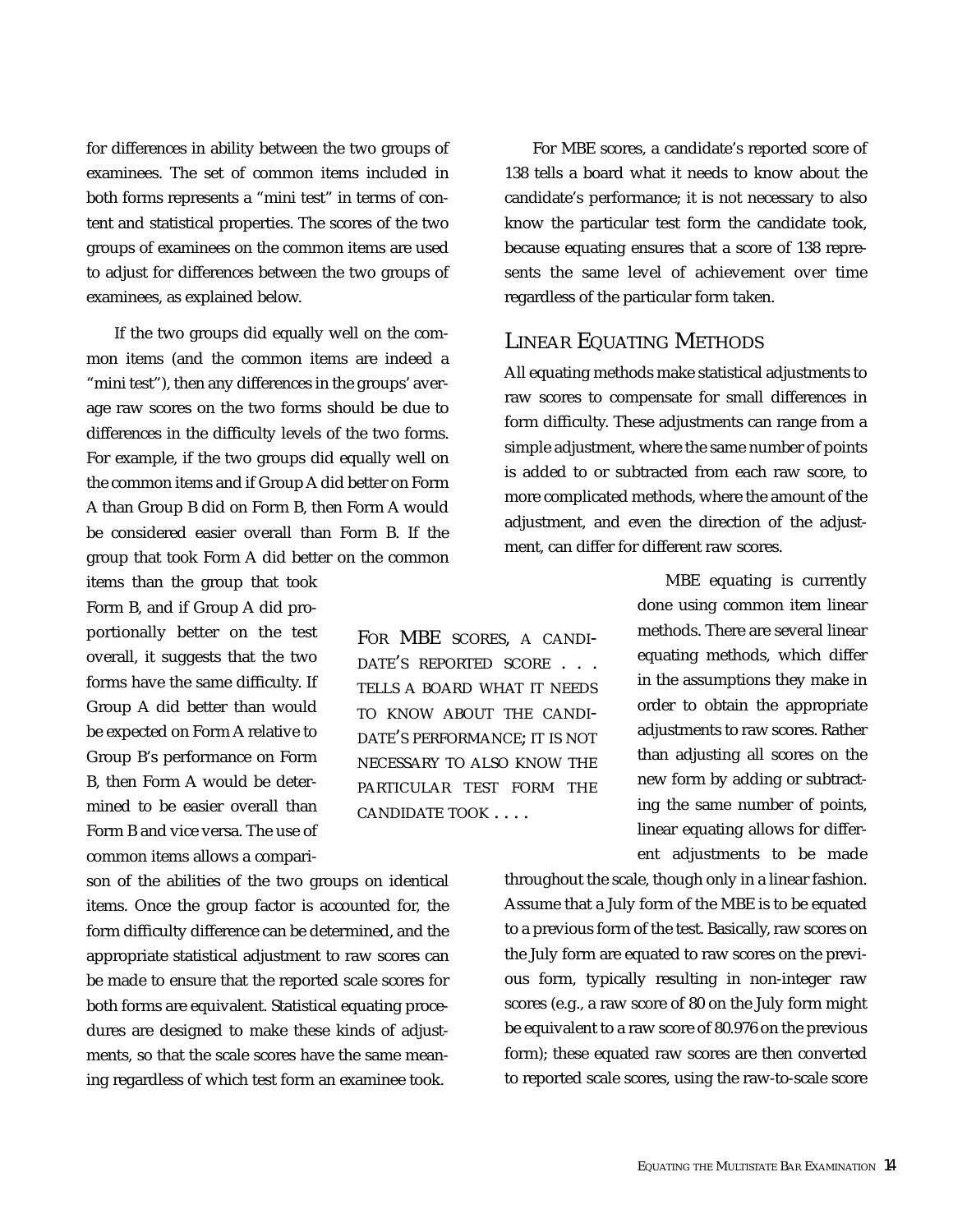conversions for the previous form, and rounding to integer scores from 0 to 200.

The raw scores on the new form are transformed to reported scale scores by a linear equation: Scale  $score = (slope x raw score) + intercept. For the exam$ ple described above, the equating might be summarized in the following linear equation:

Reported July score  $= (.8067 \times \text{raw July score})$ + 38.9978.

Using this equation, a raw score of 110 would be reported as a scale score of 128, while a raw score of 150 would be reported as a scale score of 160.

From these two values, it can be seen that the equating process does not "add the same number of points" to each raw score; a raw score of 110 becomes a scale score of 128 (a difference of  $+18$ ), while a raw score of 150 becomes a scale score of 160 (a difference  $of +10$ ).

The current linear equating procedures for the MBE involve two sets of common items, one from a previous February-administered test and one from a previous July-administered test. Each set of common items is chosen to be representative of the overall content and difficulty of the MBE. By using two sets of common items from different MBE forms, rather than only a single set, the accuracy and stability of the equating process is enhanced.

## IRT EQUATING METHODS

An alternative to linear equating is Item Response Theory (IRT) equating. As is the case with linear methods, several IRT methods exist, with different models, different scaling methods, and different specific equating procedures, allowing for many combinations to be used in practice. It has been found that when good testing practices are used, the results of the different IRT methods (or, for that matter, IRT

and linear methods) do not differ appreciably in many situations.

Each IRT method assumes that examinee performance for each item follows a particular statistical model, which can sometimes be quite complicated. However, the basic premise is the same as with linear equating: Examinee responses on the common items are used to adjust for differences in the two test forms. The IRT methods use the model to estimate characteristics of the items on each test form (such as item difficulty) separately, and then use the common item characteristics to adjust the raw scores.

The IRT adjustments are not constrained to be linear, which makes them more flexible. In the linear equating example provided earlier, every July raw score was converted to a reported score by first multiplying the raw score by .8067 and then adding 38.9978. With IRT equating, the adjustment cannot be summarized by a single equation. If we use the same data from the earlier example and compare hypothetical results using both linear and IRT methods, a raw score of 110 converts to a reported score of 128 using either method; a raw score of 166 converts to a reported score of 173 using the linear equating method but a reported score of 175 using the IRT method, while a raw score of 126 converts to a 141 using linear equating and a 140 using the IRT method.

In addition to providing more flexibility in making adjustments, IRT methods also allow more flexibility in linking designs. Instead of using a common item set to link to a single previously used test form, IRT methods can be used to link to a "pool" of items from multiple forms, which may allow for improved equating in some situations, such as where security or item relevance (e.g., passage of a new law outdates a specific item, making it unusable as a common item) are issues.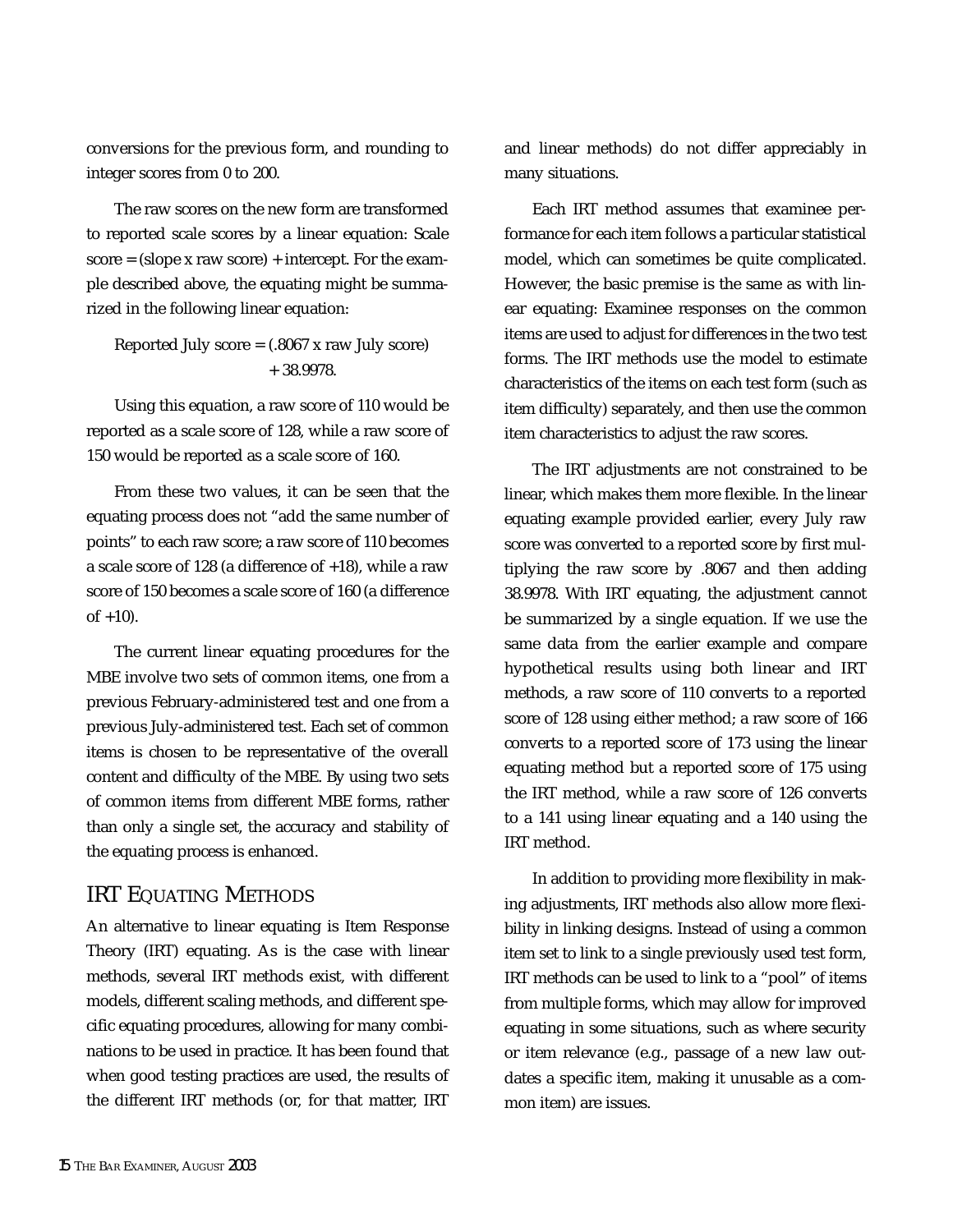## ILLUSTRATIVE COMPARISON

In order to get a sense of how IRT equating would compare to linear equating on the MBE, and as an experiment for possible future IRT equating, psychometricians at ACT, Inc., equated a July form of the 200-item MBE to the score scale using a single 30 common-item link to one previously administered form, which was already on the 0 to 200 MBE score scale.<sup>2</sup> The number of examinees taking the exam was large enough to support equating, with many thousands of examinees being administered each form. The July form was equated to the previous form using both linear and IRT methods. The linear and IRT equatings both resulted in conversions for transforming the raw scores on the July form to scale scores on the 0 to 200 scale. The conversion can be summarized by a line for linear equating, but requires a full conversion table for the IRT method. The raw-to-scale score conversions are summarized

visually in Figure 1. The lighter line in Figure 1 shows the conversions for the raw scores using linear equating; the darker line shows conversions for the raw scores using IRT equating.

As can be seen from the figure, the raw-to-scale score conversions for the middle scores (roughly raw scores of 65 to 162) are quite similar for linear and IRT equating; the scores in the upper and lower ends are more dissimilar, which is usual when linear and curvilinear IRT equating methods are compared, and is generally is not of concern on the MBE because licensing decisions are virtually never made in the tails of the score distribution.<sup>3</sup>

In the range of raw scores from 65 to 162, where over 97 percent of the examinees on the July form scored, the conversions resulting from the two different equating methods differ by one point or less (for 21 of the raw scores, the IRT method resulted in



*Figure 1.* Comparison of IRT and Linear Raw-to-Scale Conversions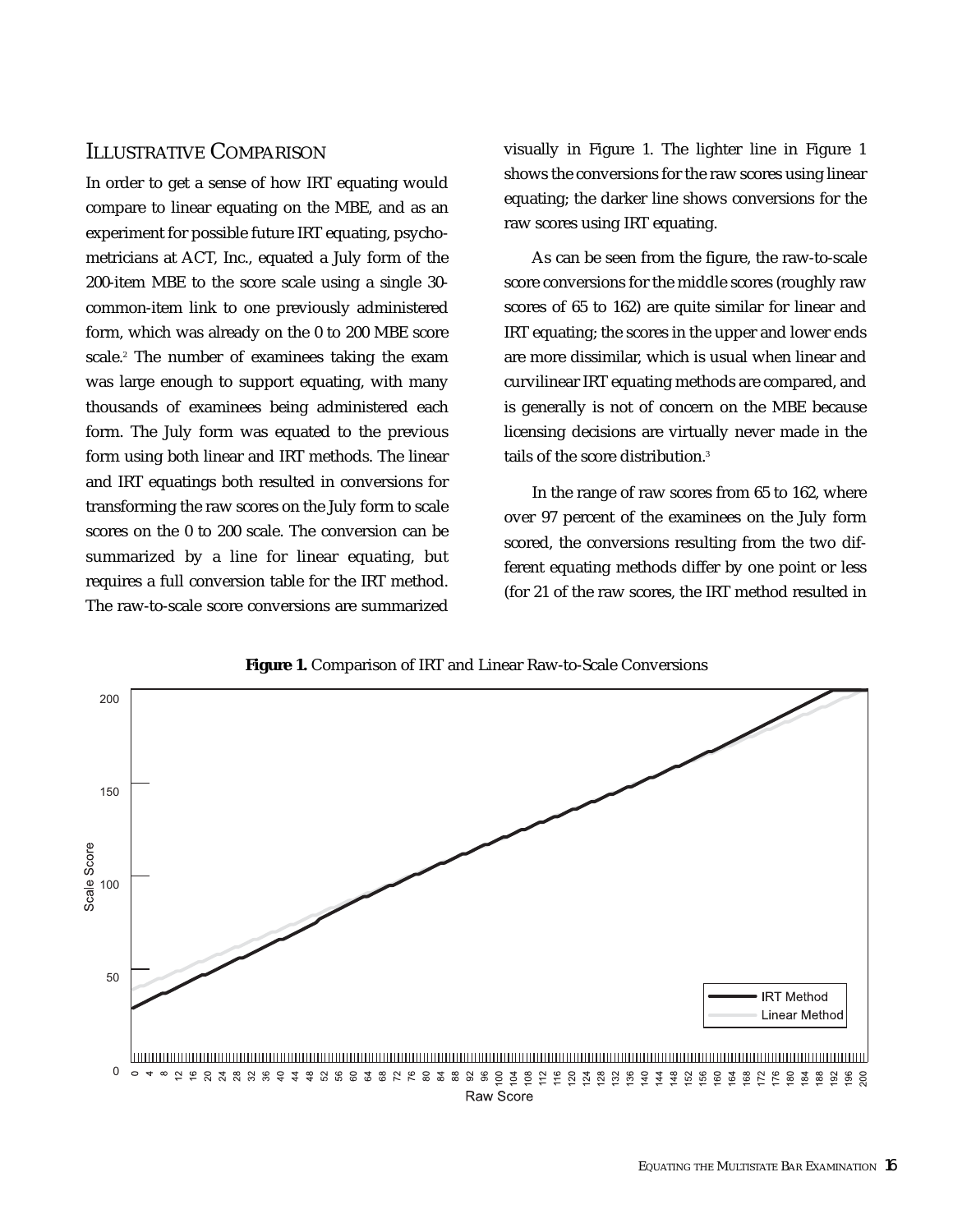a conversion that was 1 point higher than the linear method conversion, for 13 scores, the IRT method was one point lower, and for 64 scores, the converD, and E, and so on, the IRT equating method would allow this selectivity while a linear equating method would not. This flexibility has practical advantages

sions were identical). In the tails, the differences are larger, but from a practical standpoint, few examinees score there (the lowest score in this data set was in the 50s; the highest was in the 180s). Even decisions that combine MBE scores with other measures in a compensatory model would be likely to make the same ultimate decision (e.g., examinees scoring in the extreme ends of the raw score scale are likely to be so far above or below the passing

THE IRT METHODS ARE MORE COMPLICATED TO IMPLEMENT AND TO UNDERSTAND OR EXPLAIN THAN LINEAR METH-ODS, BUT THEY ARE ALSO MORE FLEXIBLE. . . . THIS FLEXIBILITY HAS PRACTICAL ADVANTAGES IN TERMS OF BOTH THE QUALITY OF ITEMS USED (ONE CAN SELECT THE BEST ITEMS FROM ACROSS SEVERAL FORMS) AND SECURITY.

score that the conversion used is unlikely to matter, even when the MBE score is combined with other measures).

# WHICH EQUATING METHOD IS "RIGHT"?

Is one type of equating "better" than the other? Not consistently. In choosing an equating method, several issues need to be considered, such as the number of examinees available, the likely distributions of scores, the assumptions different methods make, the turnaround time required, and so on. There is no easy rule to apply to determine which equating method is preferable in any given situation. The IRT methods are more complicated to implement and to understand or explain than linear methods, but they are also more flexible. In particular, IRT methods facilitate equating to a pool of items, rather than to a particular form, meaning all the common items in a set need not be drawn from a single previous form of a test. For example, if one wished to draw some of the Torts common items from previous forms A and B, Contracts common items from previous forms C, in terms of both the quality of items used (one can select the best items from across several forms) and security. Item usage is improved because previous forms that cannot provide enough "good" items in all six content areas for a set of common items can still contribute the "good" items they have to a pool from which the set of common items is selected. Security is improved because the common items do not all come from a sin-

gle previous form, thus lessening the risk that an examinee who retakes the test will see a number of the same items again. If the common items are drawn from a pool of eight previous forms, the examinee would need to have taken the test on all eight previous occasions to have already seen all the common items; when the common items all come from a single previously administered form, the examinee would need to have taken the test on only the one occasion where the previous form was administered to have seen all the common items.

Both linear equating and IRT equating are effective in eliminating differences in test difficulty among test forms. So which equating method is best for the MBE? Each method has its practical advantages and disadvantages. Because there were some differences in the conversions for each method, some examinees will score higher if linear equating is chosen, and some examinees will score lower. However, where most of the examinees (97 percent) generally score, the differences between the two conversions